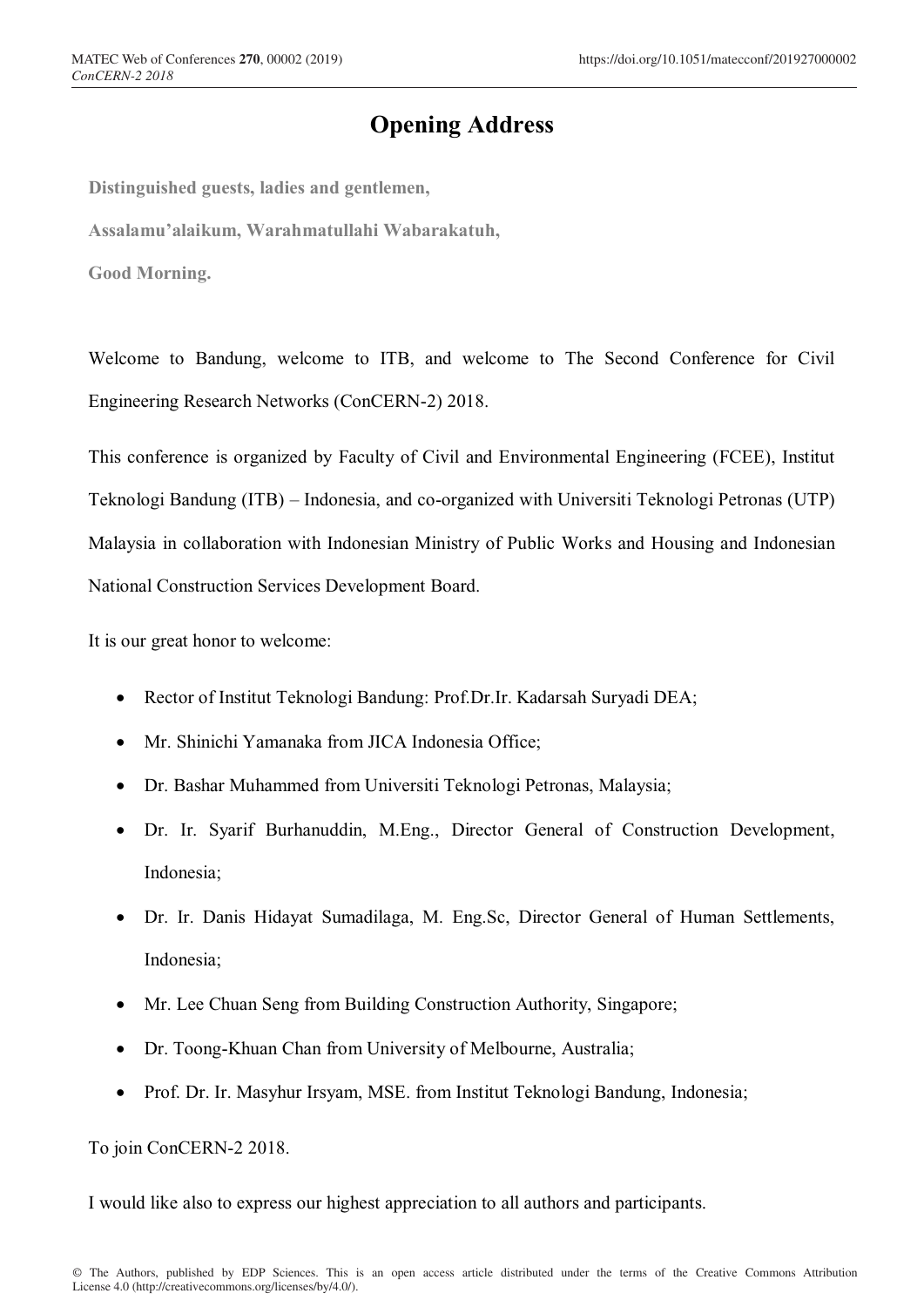**Distinguished guests, ladies and gentlemen,**

Today we are gathered here believing that this conference will be one of our invaluable contributions to development of research and education in the field of Civil Engineering, and ConCERN-2 2018 will be an effective event to facilitate research collaborations among our colleagues in the region. In this conference we will have a great opportunity to share our knowledge and experiences and discuss '**Researches and Developments in Civil Engineering Technologies for Future Challenges of Asia-Pacific Infrastructure Developments'**.

Moreover, since we are already gathered in this rare occasion, besides discussing issues related to the themes of the conference, I invite all participants to also open a prospect of initiating further collaboration and networking among us, the practitioners and researchers, in addressing infrastructure and built environment issues for our world sustainability.

ConCERN-2 2018 was initiated not only enhance the academic networks among the ASEAN universities, but also to strengthen Civil Engineering networks in the Asia Pacific region.

Faculty of Civil and Environmental Engineering (FCEE) happily supports this event. As an academic entity dealing with infrastructure development, FCEE ITB has put a great emphasis of its academic activities to support sustainable infrastructure development programs. FCEE is one of 12 faculties in ITB. FCEE has now a student body of around 2,600 out of 24,000 of the whole ITB. We have now 150 faculty members consisting of 10 research groups, 120 administrative and technical staffs, and 13 study programs. I believe with its resources, FCEE - and ITB as a whole - can play a significant role to resolve the issues related to the infrastructure development in communities.

We do hope this event will be held again every four years as a part of the FCEE roadmap to encourage collaborative researches and strengthen partnership across centers of excellence in our region.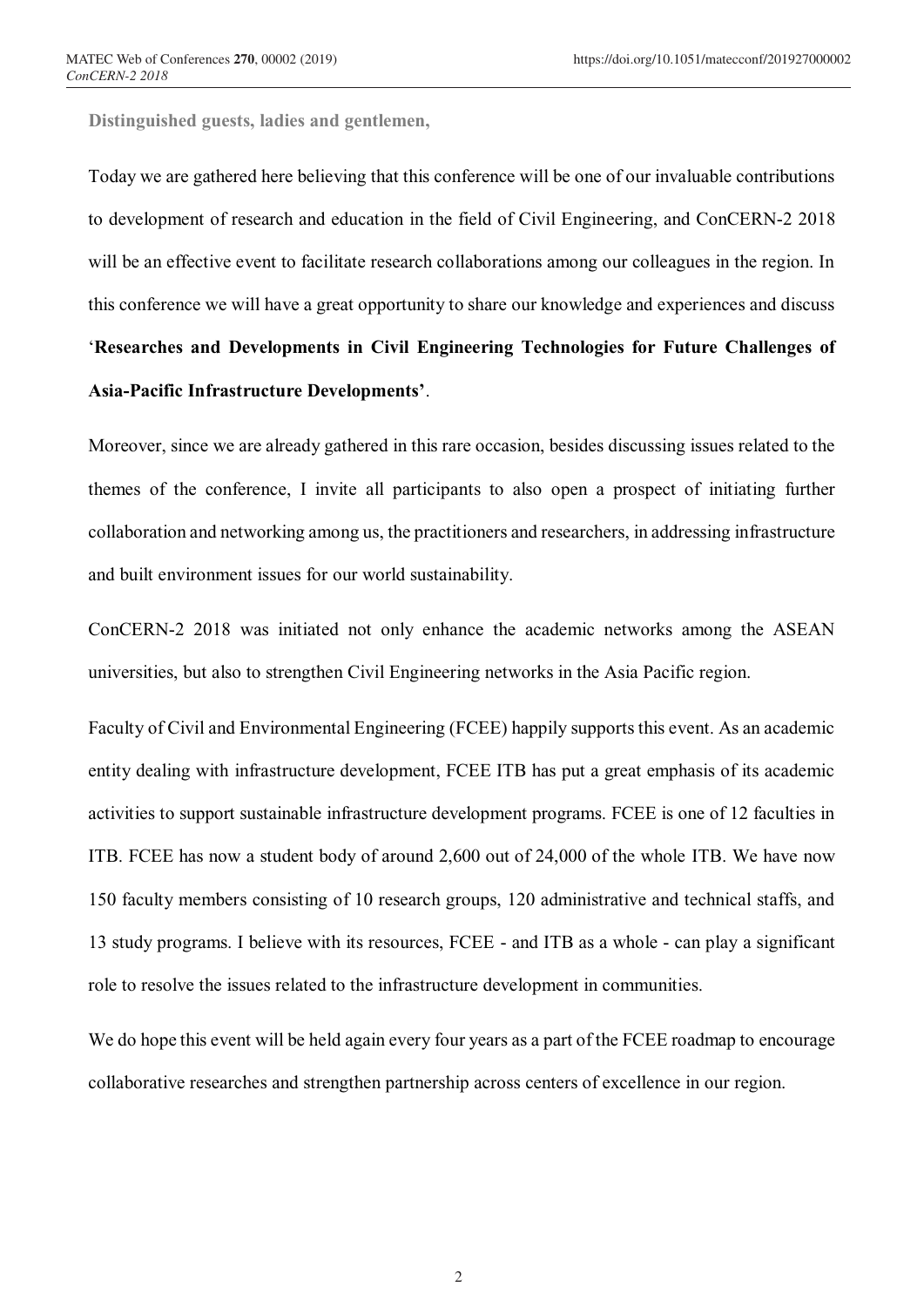**Distinguished guests, ladies and gentlemen,**

We are very grateful for the support from our sponsors:

- Ministry of Public Works and Housing, Indonesia
- Civil Engineering Alumni Association of ITB ALSI ITB
- Japan International Cooperation Agency JICA
- National Construction Services Development Board of Indonesia
- Tim AKSI ITB
- PT Wijaya Karya Beton Tbk
- PT Aditya Engineering Consultant
- PT Mitra Plan Enviratama
- PT Marga Graha Penta
- PT Rayakonsult
- PT Lapi Ganeshatama
- PT Marga Sarana Jabar
- PT Metanna Engineering Consultant
- PT Intimulya Multikencana
- PT Multimera Harapan

We would like to thank you all for your active engagement in the conference.

I would specially like to thank all faculty members from FCEE ITB and UTP and all students who have been working very hard to organize this event. The good collaboration among academic program management, faculty members, and students is essential in delivering the success of this conference.